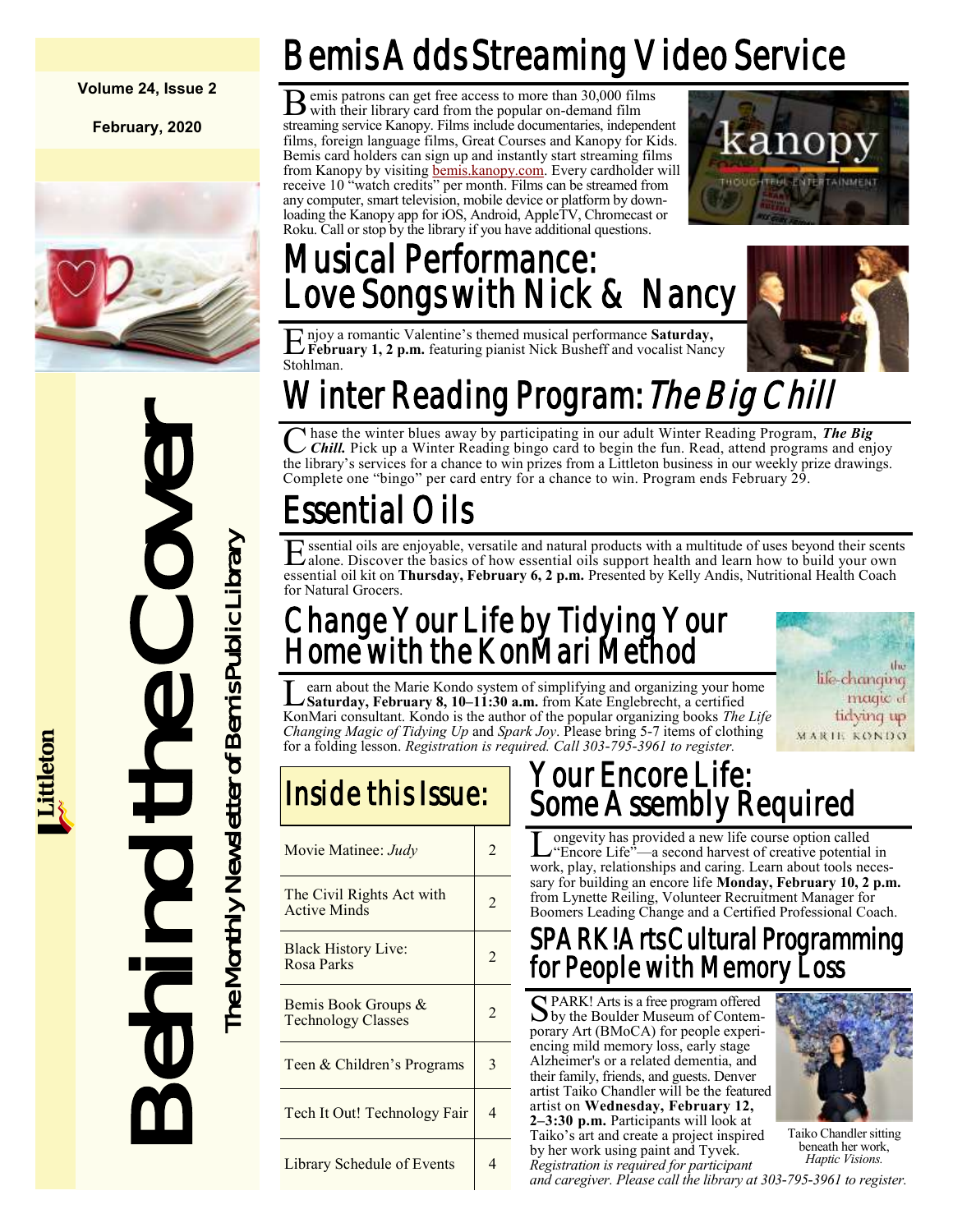# Crafts at the Library: Lovely Letters

J oin us for a different featured craft the third Saturday of each month. This month we will create an uplifting piece of hand-lettered art on **Saturday**, February 15, 2–4 p.1 will create an uplifting piece of hand-lettered art on **Saturday, February 15, 2–4 p.m.** to keep or give away using gorgeous "fake" calligraphy, perfect block letters and lovely italics. The library will provide supplies. These programs are for adults only. Space is limited. *Registration is required. To register, call the library at 303-795-3961.*

# Movie Matinee: *Judy*

See the movie *Judy* on **Saturday, February 22, 2–4 p.m.**<br>Set in late 1968 and early 1969, *Judy* reveals the tumul-Set in late 1968 and early 1969, *Judy* reveals the tumultuous life of Judy Garland after she successfully secured an engagement to play a season at London's Talk of the Town nightclub. Starring Renee Zellweger. Enjoy popcorn and lemonade at the film. PG-13.



# The Civil Rights Act with Active Minds

The Civil Rights Act of 1964 was a landmark piece of federal<br>legislation that outlawed major forms of discrimination against he Civil Rights Act of 1964 was a landmark piece of federal minorities and women. Join Active Minds **Monday, February 24, 2 p.m.** as we examine the act over 50 years later and evaluate its impact on civil rights in the United States today.



# Black History Live: Rosa Parks



 $\mathbf N$ ational humanities and Chautauqua scholar Becky Stone will portray Rosa Parks Friday, February 28, 2 p.m. See how on portray Rosa Parks **Friday, February 28, 2 p.m.** See how one woman who refused to give up her seat on a bus in Montgomery, AL in 1955 started one of the most significant movements in American history, the Civil Rights Movement.

# Book Groups at Bemis

 $\overline{J}$  e have a variety of Book Groups that meet throughout the month. Choose a group that suits your interests and join us for some stimulating discussions.

- **Senior Book Club**
- **First Monday of each month at 2 p.m. Feb. 3:** *A Street Cat Named Bob*

by James Bowen The uplifting true story of an unlikely friendship between a man on the streets and the ginger cat that adopts him and helps him heal his life.



### **Wednesday Evening Book Group Third Wednesday of each month at 7 p.m.**

**Feb. 19:** *Homegoing* by Yaa Gyasi Half-sisters Effia and Esi are born into different villages in 18th century Ghana. Effia will marry an Englishman and lead a life of comfort in Ghana. Esi will be captured,

HOMEGOI

imprisoned, sold into slavery and shipped off to America. In a series of interconnected stories, the bloodlines of these two women are followed through seven generations covering the associated histories of the US and Ghana up to the turn of the  $21<sup>st</sup>$  century.

 **Books at Buck Fourth Thursday of each month at 1 p.m.**

**at the Douglas H. Buck Recreation Ctr., 2004 W. Powers Ave, Littleton, CO Feb. 27:** *The 100-Year-Old*

*Man Who Climbed Disappeared* Rather than celebrate his



son decides to climb out his nursing home window in his

slippers and embarks on a hilarious and entirely unexpected journey.

 **Books & Beer Discussion Group Fourth Thursday of each month at 6 p.m. at Blind Faith Brewing Co., 2842 W. Bowles Ave, Littleton, CO 80120 Feb. 27:** *The Library Book*

by Susan Orleans *The Library Book* chronicles the 1986 Los Angeles Public Library fire and its aftermath showcasing the crucial role that libraries play across our country and around the world.



# Technology Classes

B emis offers *free*  computer and Internet classes. To learn about or register for an upcoming class and/or group use of our computer lab, call the library at 303-795-3961.



### **Classes and open computer lab are held from 9:30–11 a.m. unless otherwise noted.**

- **Mon., Feb. 3: Introduction to Goodreads\*** Do you keep forgetting the books you've read? Want to find new books you'll love? Goodreads is a website you can use to do all of the above! We'll create an account and start tracking books we've read in the past as we explore lists, genres and following authors. *Registration required.* **Prerequisites:** Computer basics (familiarity with keyboard and mouse) and Internet basics (knows how to navigate a web browser) and an active email account.
- **One-on-One Tech Help\***
	- 30-minute sessions by appointment only **Feb. 5, 12 & 26:** 9:30–11 a.m. & 1–3 p.m.\* **Feb. 19 & 24:** 9:30–11 a.m. *only\** Sign up for a 30-minute individualized tech appointment with a librarian to get assistance with anything from Smartphones and Tablets to signing up for an email address. *Registration required.*
- **Mon., Feb. 10: Self-Publishing with PressBooks\***

Pressbooks helps you produce professionalquality eBooks in ePUB, MOBI, PDF and other formats. Write and organize your content, add and edit information about your book and format the overall design, including cover art. Recommended for new and seasoned writers interested in learning how to create an eBook for self-publishing. The library will provide a sample book to practice with. *Registration required.* **Prerequisites:** Internet comfort (knows how to easily navigate a web browser, open new tabs, etc.), computer comfort (can easily use keyboard and mouse - both left and right clicking and the scroll wheel).

**\*Wed., Feb. 19:Cutting the Cord, 6–7:30 p.m.** Are you ready to quit cable TV? Join us at this lecture-style technology class to get an overview of the other options out there. We'll go over items you can plug into your TV such as Roku and popular streaming services such as Netflix. *Registration required.*

**Prerequisites**: None.

 **Open Computer Lab: 9:30–11 a.m.** *Every* **Thursday morning.** *No registration required.*

Get answers to your computer-related questions every Thursday morning in the library's Computer Lab. Practice your computer skills and have a little one-on-one time with a computer class instructor. Bring your smartphone or tablet and receive individual help downloading digital materials to your device.

*\*These programs require a reservation. Please call 303-795-3961.*

*Out the Window and* by Jonas Jonasson

100<sup>th</sup> birthday, Allan Karls-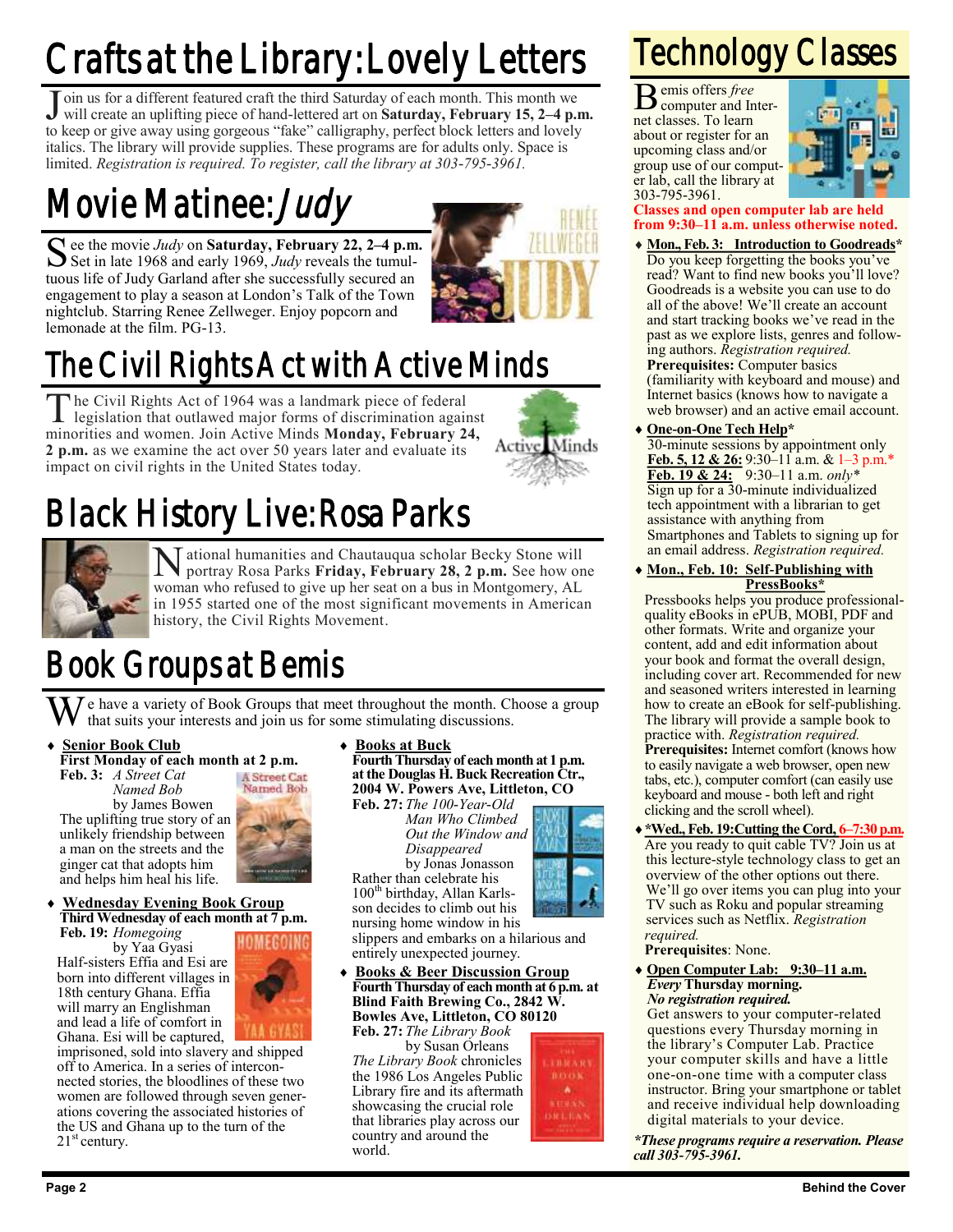

F or more information, call the library at 303-795-3961 and ask for the Teen Deck or send an email to [libem@littletongov.org.](mailto:libem@littletongov.org.)

### **Board Games @ Bemis!**



**2 nd Thursday of every month, 5–8:30 p.m. Feb. 13:** Enjoy food, family, friends and fun with our big collection of board games or bring your own to play. Families,

adults and kids of all ages are welcome to drop in to play for a while, or stay for the whole evening. Pizza and snacks will be served. *No registration required. Open to all ages.*

 **Teen Advisory Group (TAG) 4 th Thursday of every month, 5–7 p.m.** Feb. 27: Enjoy snacks and video games. Give us your feedback and suggestions to help make the library a better place. Active TAG members are invited to an exclusive Laser Tag event in the fall. *No registration required.*

# Fan Club: Marvel

 $\Gamma$  rom the comic books<br>to the cinematic to the cinematic universe, join us to celebrate all things Marvel on **Thursday, February 6, 5–7 p.m.**  Enjoy themed snacks



(Groot-beer floats, Infinity Stone cookies and Spider-Man berries) and activities based on your favorite superheroes from The Avengers and beyond. Pizza and snacks will be served. *Registration is required. To register, call the library at 303-795-3961.*

# Zombie Prom

Party till you drop at the Zombie Prom<br>on Thursday, February 20, 5-7 p.m. on **Thursday, February 20, 5–7 p.m.** 



while we celebrate with hideous snacks, deadly dancing, hair raising activities and all around ghoulish fun! Race with your friends in the Prom Dress Shamble Relay,

enjoy face painting, a Nerf gun shooting range and more. Pizza will be served. *Registration is required. To register, call the library at 303-795-3961.*

# Children's Programs

# Faux Stained "Glass" Heart Craft

Make unique and colorful hearts to use as decoration or give to someone special for Valentine's Day on **Saturday,**  February 8, 3-3:30 p.m. For children of all ages.



A rockin', high-energy dance party packed with kid-friendly routines led by certified Zumba rockin', high-energy dance party packed with Kids & Kids Jr. instructor and personal trainer Ari Rhoads on **Sunday, February 16, 3–4 p.m.** We break down steps, add games, activities and cultural exploration elements into the mix to help develop a healthy lifestyle and incorporate



fitness as a natural part of children's lives. Perfect for ages 7–10, but younger and older kids will be welcomed.

# Parent/Child Birding Class



Learn how to get started in this fun and easy hobby as a family<br>on **Saturday, February 29, 3–4 p.m.** Taught by a naturalist earn how to get started in this fun and easy hobby as a family from Carson Nature Center, you'll be able to put your new skills to use at parks, while camping or anywhere your family outdoor adventures take you. For families with children ages 4 and older.

# A Magical Read Across America Presentation by Inspector Magic



 $\overline{\mathbf{j}}$ oin us for a magic show on **Sunday, March 1, 3–3:45 p.m.** that tells the stories of Chris Gail's wonderfully illustrated book, *Dear Fish*. We'll have fun and be motivated to make proper choices to protect our clean water and other natural resources. For families with children of all ages.

# ngoing Programs

 **All Together Now Story Time: All Ages. Monday at 9:30 or 10:30 a.m. and Wednesday at 10:30 a.m.**

Thirty minutes of stories, songs and activities. For kids of all ages, but children under age 3 *must* attend with an adult.

- **Story Box: Ages infant-36 months. Tuesday at 9:30 & 10:30 a.m. and Wednesday, Thursday & Friday at 9:30 a.m.** Thirty minutes of stories and songs for children and a caring adult to introduce the joys of rhythm, rhyme and reading.
- **Preschool Story Time: Ages 3 and older. Thursday & Friday at 10:30 a.m.** Thirty minutes of stories, songs and activities with a *puppet show on February 6 and 7.*
- **Paws to Read: For Kids in Grades K–5. Saturday, February 8, 10 a.m.–noon\*** Kids are able to practice reading to a furry friend. *Call 303-795-3961 to register for a 20-minute spot. Presented by Denver Pet Partners* and *The Delta Society.*